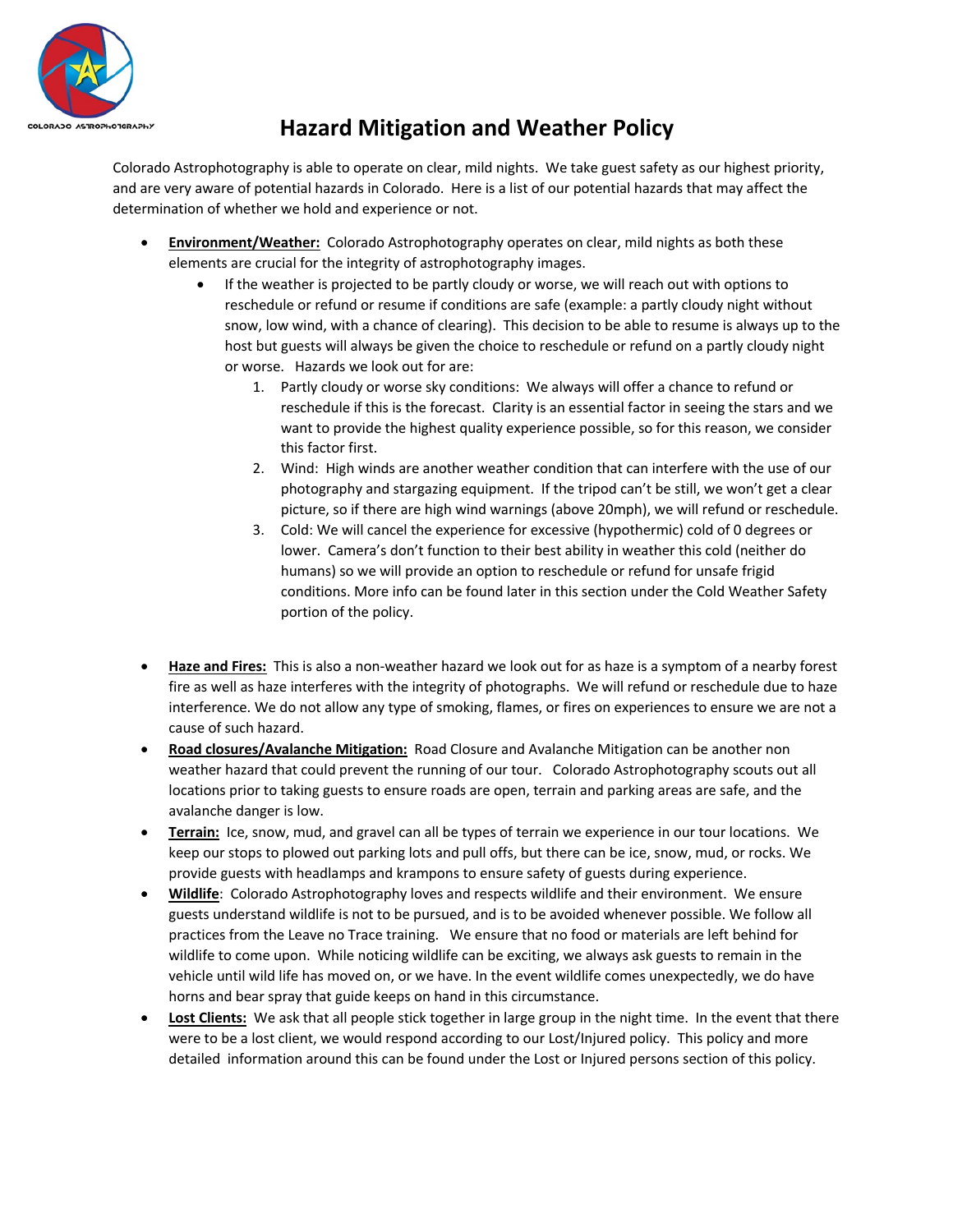

# **Safety Guidelines: Cold Weather**

Colorado Astrophotography closely monitors the cold and it's impact on experiences. We use the chart provided as a reference for how long we can be outside for each stop of the experience. While we do make every effort to provide hot hands, electric blankets, and car heaters; how you dress can significantly impact your experience. Cold weather is defined as any temperature that can negatively affect the body's thermoregulatory system. These do not have to be freezing to have this effect on the body. Individuals engaged in outdoor activities in cold, wet, or windy conditions are at risk for environmental cold injuries.

Steps for monitoring cold weather:

- Weather should be monitored by Colorado Astrophotography LLC Leadership and an advisory should be issued to participants by email the day prior to the event warning of potential modifications to the event as appropriate.
- Temperature, wind speed, and wind chill will be monitored.
- Colorado Astrophotography will use a Wind Chill Index Chart (Chart 1) as a measurement for impending weather situations and adjust outside activities as necessary using the Activity Modification table (Table 1).
- Based on information from the National Weather Service, local weather stations, and local on site Cold Index measurements, determine the risk of potential danger to participants.
- A weather warning will be issued to participants and distributed to event leaders.

|                        |                                                                                 |    |    |    |    |                                       |          |       |                  |       |       | UVVƏ VVIIIULIIIII VIIAI L |        |       |       |       |                 |       |       |
|------------------------|---------------------------------------------------------------------------------|----|----|----|----|---------------------------------------|----------|-------|------------------|-------|-------|---------------------------|--------|-------|-------|-------|-----------------|-------|-------|
|                        |                                                                                 |    |    |    |    |                                       |          |       | Temperature (°F) |       |       |                           |        |       |       |       |                 |       |       |
|                        | Calm                                                                            | 40 | 35 | 30 | 25 | 20                                    | 15       | 10    |                  | ٥     | -5    | -10                       | $-1.5$ | -20   | $-25$ |       | $-30 - 35 - 40$ |       | $-45$ |
|                        | 5                                                                               | 36 | 31 | 25 | 19 | 13                                    | 7        |       | -5               | $-11$ | $-16$ | $-22$                     | $-28$  | $-34$ | $-40$ | $-46$ | $-52$           | $-57$ | $-63$ |
|                        | 10                                                                              | 34 | 27 | 21 | 15 | 9                                     | 3        | -4    | $-10$            | $-16$ | ووتي  | $-28$                     | $-35$  | $-41$ | $-47$ | $-53$ | $-59$           | $-66$ | $-72$ |
|                        | 15                                                                              | 32 | 25 | 19 | 13 | 6                                     | $\bf{0}$ | -7    | $-13$            | -19   | $-26$ | -32                       | $-39$  | $-45$ | $-51$ | $-58$ | $-64$           | $-71$ | $-77$ |
|                        | 20                                                                              | 30 | 24 | 17 | 11 | 4                                     | -2       | -9    | $-15$            | -22   | $-29$ | -35                       | $-42$  | -48   | $-55$ | $-61$ | $-68$           | $-74$ | -81   |
|                        | 25                                                                              | 29 | 23 | 16 | 9  | 3                                     | -4       | -11   | $-17/$           | $-24$ | -31   | -37                       | -44    | -51   | $-58$ | $-64$ | $-71$           | $-78$ | $-84$ |
| Wind (mph)             | 30                                                                              | 28 | 22 | 15 | 8  |                                       | -5       | $-12$ | -19              | $-26$ | $-33$ | $-39$                     | $-46$  | $-53$ | $-60$ | $-67$ | $-73$           | $-80$ | $-87$ |
|                        | 35                                                                              | 28 | 21 | 14 | 7  | $\bf{0}$                              | -7       | $-14$ | -21              | $-27$ | $-34$ | -41                       | $-48$  | -55   | $-62$ | $-69$ | -76             | $-82$ | $-89$ |
|                        | 40                                                                              | 27 | 20 | 13 | 6  | -1                                    | -8       | $-15$ | -22              | $-29$ | $-36$ | -43                       | $-50$  | $-57$ | $-64$ | $-71$ | $-78$           | $-84$ | -91   |
|                        | 45                                                                              | 26 | 19 | 12 | 5  | $-2$                                  | -9       | $-16$ | $-23$            | $-30$ | $-37$ | -44                       | -51    | $-58$ | $-65$ | -72   | $-79$           | $-86$ | $-93$ |
|                        | 50                                                                              | 26 | 19 | 12 | 4  | -3                                    | $-10$    | $-17$ | $-24$            | -31   | $-38$ | $-45$                     | $-52$  | -60   | $-67$ | $-74$ | -81             | $-88$ | $-95$ |
|                        | 55                                                                              | 25 | 18 | 11 |    | -3                                    | -11      | -1 R  | $-25$            | $-32$ | -39   | -46                       | $-54$  | -61   | $-68$ | $-75$ | $-82$           | $-89$ | -97   |
|                        | 60                                                                              | 25 | 17 | 10 |    |                                       |          |       | $-26$            | -33   | -40   | $-48$                     | $-5.5$ | $-62$ | $-69$ | $-76$ | $-84$           |       | -98   |
| <b>Frostbite Times</b> |                                                                                 |    |    |    |    | 5 minutes<br>30 minutes<br>10 minutes |          |       |                  |       |       |                           |        |       |       |       |                 |       |       |
|                        | Wind Chill (°F) = 35.74 + 0.6215T - 35.75( $V^{0.16}$ ) + 0.4275T( $V^{0.16}$ ) |    |    |    |    |                                       |          |       |                  |       |       |                           |        |       |       |       |                 |       |       |
|                        | Where, T= Air Temperature (*F) V= Wind Speed (mph)<br>Effective 11/01/01        |    |    |    |    |                                       |          |       |                  |       |       |                           |        |       |       |       |                 |       |       |

#### **CHART 1: Wind Chill Index Chart**

NIME Windobill Chart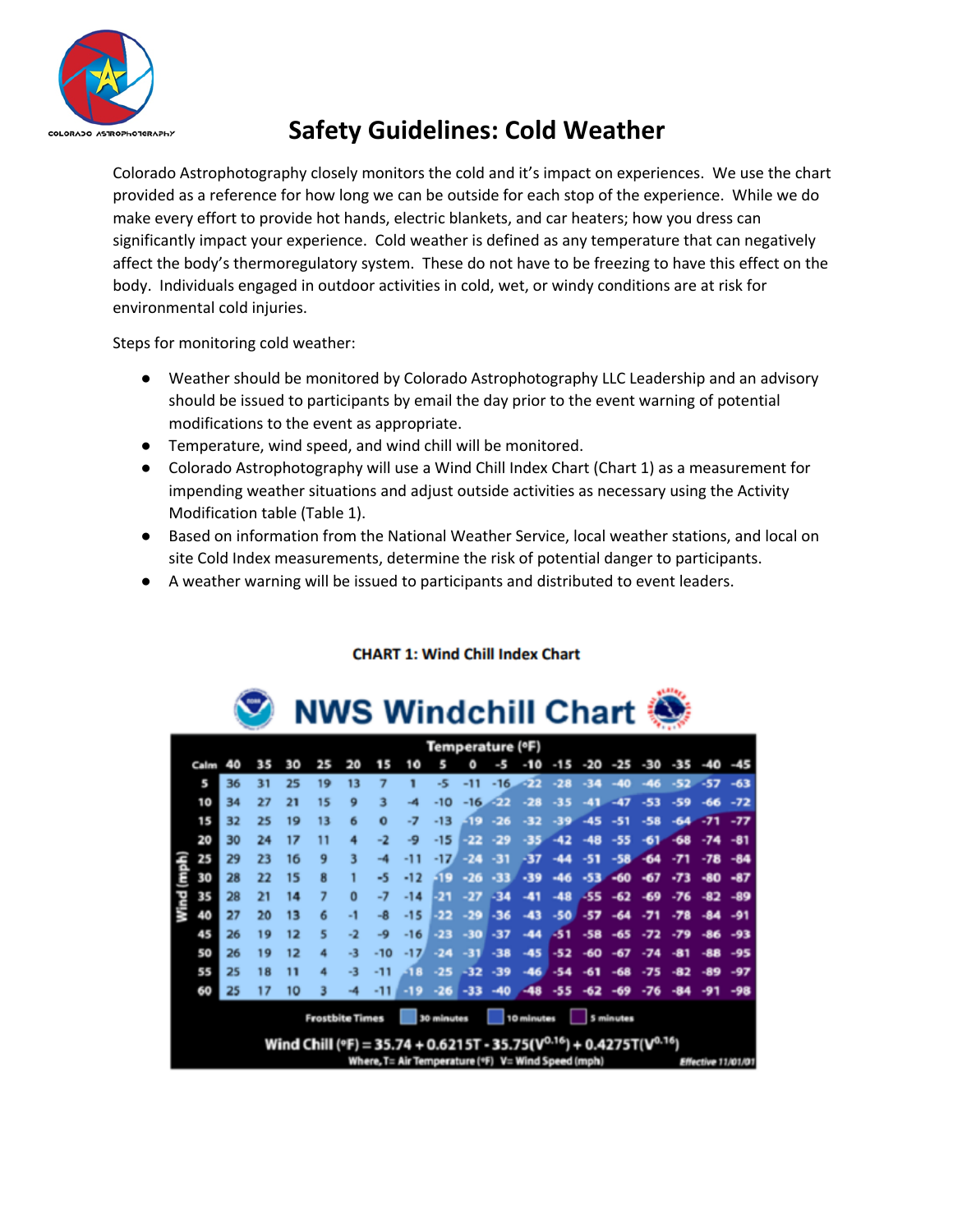| <b>Risk</b>          | Temp/Windchill | <b>Modifications</b>                              |  |  |  |  |  |
|----------------------|----------------|---------------------------------------------------|--|--|--|--|--|
| <b>Low Risk</b>      | 30°F and below | Outside participation allowed                     |  |  |  |  |  |
| <b>Moderate Risk</b> | 25°F and below | Outside participation limited to 60-90<br>minutes |  |  |  |  |  |
| <b>High Risk</b>     | 15°F and below | Outside participation limited to 45<br>minutes    |  |  |  |  |  |
| <b>Extreme Risk</b>  | 0°F or below   | Outside participation cancelled                   |  |  |  |  |  |

#### **Prevention of Cold Exposure Injury:**

- In cold weather temperatures proper clothing should be worn and encouraged.
- These include:
	- o Several layers around the core of the body to insulate, especially for those individuals who are least active
	- Long pants designed to insulate. A nylon shell or wind-pant on top serves well as a wind break.  $\circ$
	- o Long sleeve shirt/sweatshirt/coat designed to block wind and insulate. These may be layered.
	- o Gloves
	- o Ear Protection/Hat
	- $\circ$  Wicking socks that do not hold moisture inside. Cotton absorbs and holds moisture; wool is a better alternative.
	- o Participants who are not dressed adequately for the weather should not be allowed to participate.

#### **Cold Exposure Signs and Symptoms:**

- Early recognition of cold stress is important.
- Shivering, a means for the body to generate heat, serves as an early warning sign. Excessive shivering contributes to fatigue and makes performance of motor skills more difficult.
- $\bullet$ Other signs include: numbness, pain, swelling and redness in fingers and toes or a burning sensation of the ears, nose or any exposed flesh. Eyes may be red and watery, and athlete may complain of headache or dizziness.
- As cold exposure continues, the core temperature drops.
- When the cold reaches the brain, the participant may exhibit sluggishness, poor judgment and may appear disoriented. Speech becomes slow and slurred, and movements become clumsy.
- $\bullet$ If the participant wants to lie down and rest, the situation is a medical emergency and the emergency action plan should be activated.